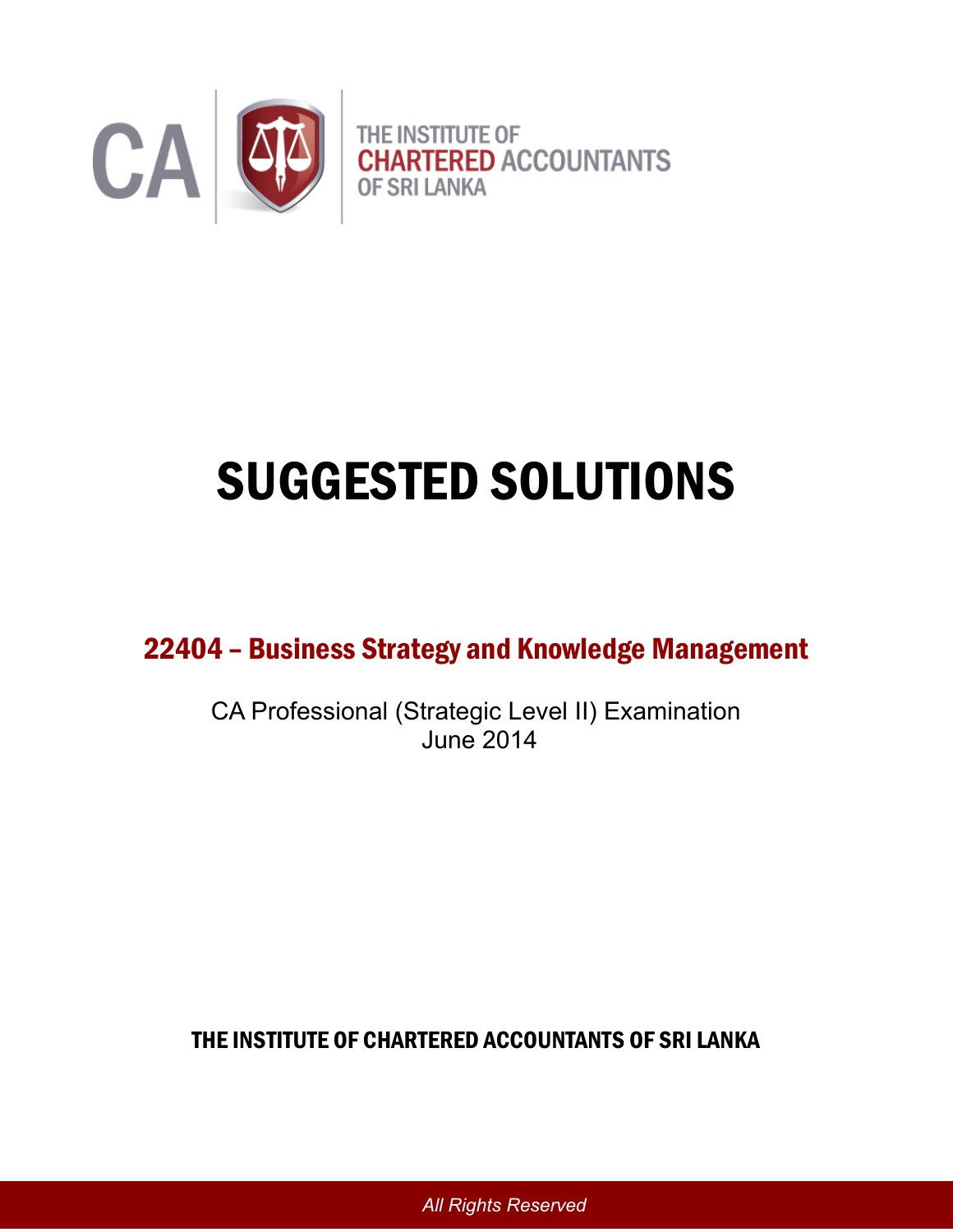- (a) (i) Forming a strategic vision of where the organisation is headed so as to provide long-term direction, delineate what kind of enterprise the company is trying to become, and infuse the organisation with a sense of purposeful action.
	- (ii) Setting objectives converting the strategic vision into specific performance outcomes for the company to achieve
	- (iii) Crafting a strategy to achieve the desired outcomes
	- (iv) Implementing and executing the chosen strategy efficiently and effectively
	- (v) Evaluating performance and initiating corrective adjustments in the vision, longterm direction, objectives, strategy, or execution in light of actual experience, changing conditions, new ideas, and new opportunities
- (b) Considering the capability of the company, it is important to realise that the source of competitive advantage for a firm is through the core competencies which distinguish a company competitively and reflect its personality. It emerges over time through an organisational process of accumulating and learning how to deploy different resources and capabilities. Core competencies are the essence of what makes an organisation unique in its ability to provide value to customers over a long period of time.

Not all of a firm's resources and capabilities are strategic assets (i.e. assets that have competitive value and the potential to serve as a resource of competitive advantage). Some resources and capabilities may result in incompetence because they represent competitive areas in which the firm is weak compared to competitors. Therefore strategic managers are challenged to have in-depth understanding of their firm's resources and capabilities, to find external environmental opportunities that can be exploited through the firm's capabilities while avoiding competition in areas of weakness.

Considering the company experience in the industry and the competency it possess, by understanding the,

- Valuable capabilities
- Rare capabilities
- Capabilities that are costly to imitate
- Capabilities that are non-substitutable,

the company would be able to deploy its strengths to maximise company performance.

- (c) Firms go international due to a variety of reasons which include:
	- Seek opportunities for growth through market diversification
	- Earn higher margins and profits
	- Gain new ideas about products, services, and business methods
	- Better serve customers that have relocated abroad
	- Be closer to supply sources, benefit from global sourcing advantages, or gain flexibility in the sourcing of products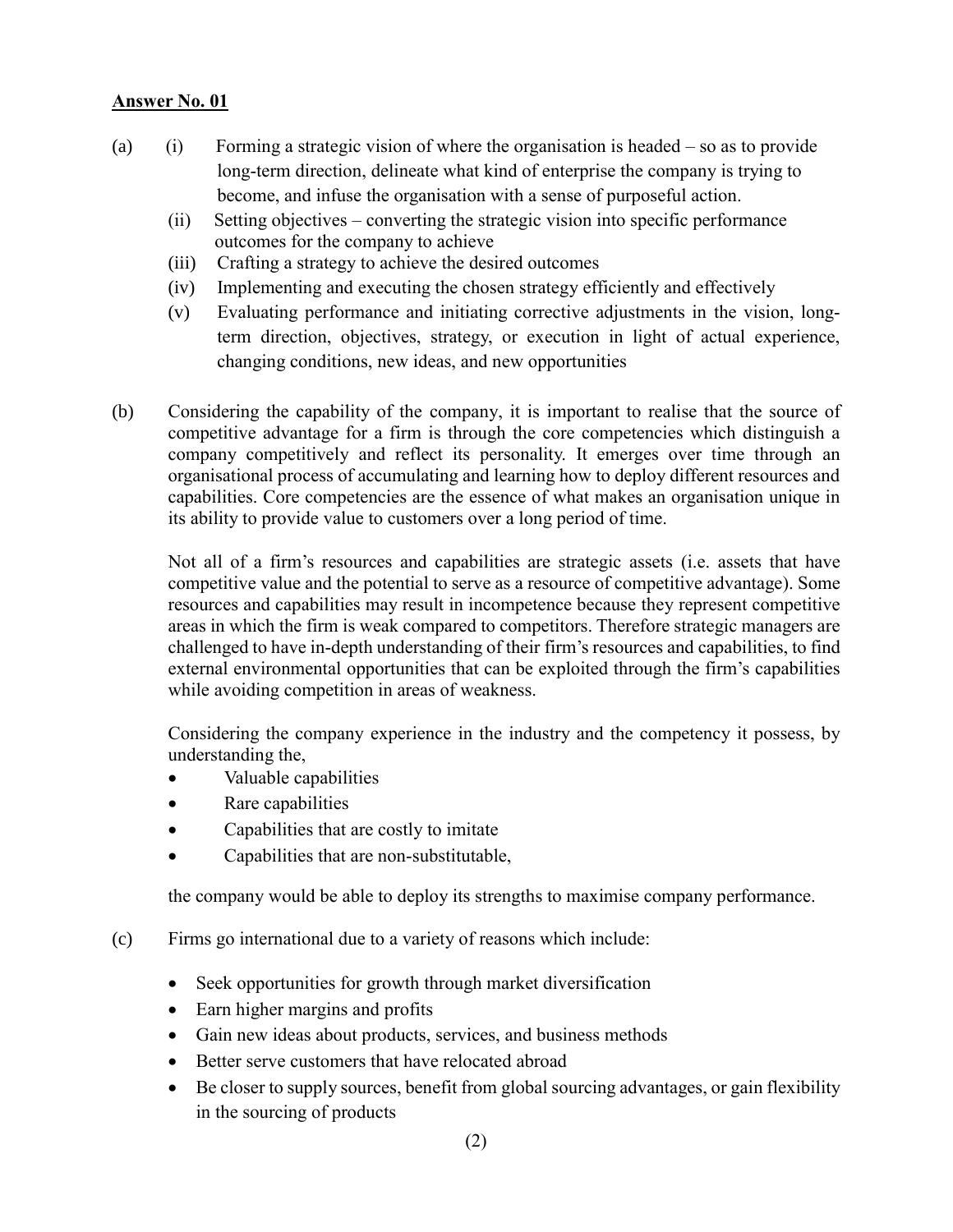- Gain access to lower-cost or better-value factors of production
- Develop economies of scale in sourcing, production, marketing, and R & D
- Confront international competitors more effectively or thwart the growth of competition in the home market
- Invest in a potentially rewarding relationships with foreign partners

 **International business** involves any business transaction between parties from more than one country. It includes such activities as buying and selling raw materials, inputs or finished products across borders, operating plants in other countries to take advantage of local resources, and borrowing money from one country to finance operations in a second country.

 International business is different from domestic business in that it necessarily involves transactions that cross national borders while domestic business does not.

 International business differ from domestic business mainly in complexity involved and risk.

**Complexity** – macro forces differ from country to country – economic conditions, national culture, legal and political systems vary by country.

**Risk** – uncontrollable variables over which the firms has little or no control. Foreign involvements involves new risks that firms must manage. Broadly, risk in internationalisation can be categorised into several risks such as cross-cultural risk, country risk, currency risk, and commercial risk.

## **Cross-cultural risk**

- Differences in language, lifestyles, attitudes, mind-sets, customs, and religion
- Cross-cultural literacy is critical so as not to jeopardise culturally-valued mind sets or behaviours
- Cultural blunders hinder the effectiveness of foreign managers
- Language critical dimension of culture, a window to people's values
- Language differences impede effective communication
- Cultural differences may lead to inappropriate business strategies

## **Country risk or political risk**

- Differences in host country political, legal and economic regimes may adversely impact firm profitability
- Laws, regulations and indigenous factors e.g. property rights, intellectual property protection, product liability, taxation policies, inflation, national debt, and unbalanced international trade, may encumber firm operations and performance
- Government intervention restricts market access, imposes bureaucratic procedures hindering business transactions' and limits the amount of earned income that firms may repatriate from foreign operations
- Economic freedom differs among nations. The 2010 Index of Economic Freedom from the Heritage Foundation ranks Hong Kong, Singapore and Australia as the top three in terms of having the highest levels of economic freedom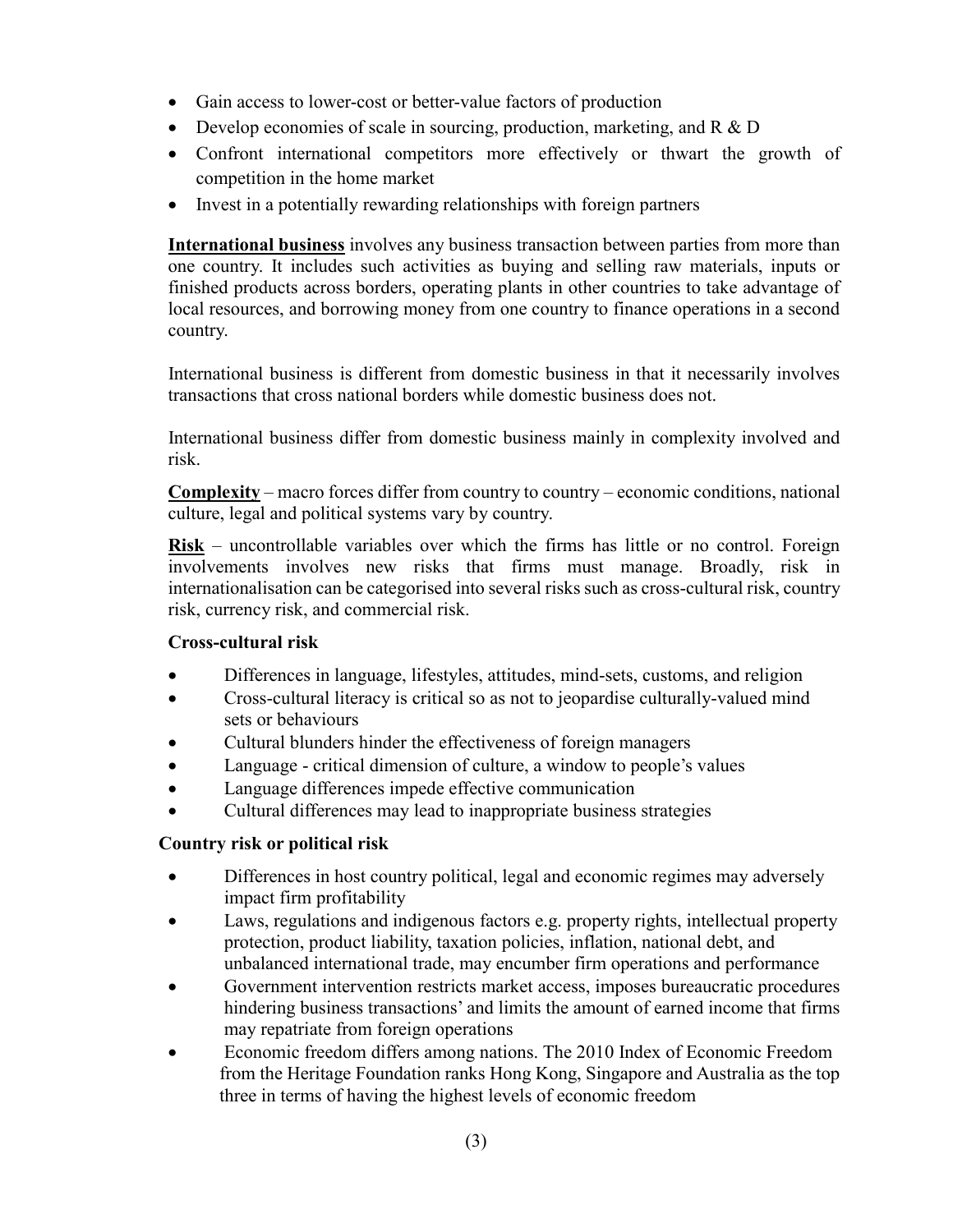## **Currency or financial risk**

- Risk of adverse exchange rate fluctuations, inflation and other harmful economic conditions create uncertainty of returns due to the growing interconnectedness of national economies
- When currencies fluctuate significantly, the value of a firm's assets, liabilities and/or operating income may be substantially reduced

## **Commercial risk**

- Poor development/execution of business strategies, tactics or procedures, e.g. partnering selections, market entry timing, pricing, products features, and promotional themes
- Failures in international markets are far more costly than domestic business blunders
- Commercial risk is also often affected by currency risk, because fluctuating exchange rates can affect various types of business deals

## **Answer No. 02**

## (a) Approaches to Corporate Level Strategies

Corporate level strategies can be approached in number of ways. In this text we use three approaches to corporate level strategy that companies use to decide which business they should be in:

- Directional/Grand strategy (growth strategies expansion into new products and markets, stability strategies – maintenance of the status quo and retrenchment/recovery strategies – reduce the company's level of activities)
	- $\triangleright$  Growth strategies expand the company's activities
	- $\triangleright$  Stability strategies make no change to the company's current activities
	- $\triangleright$  Retrenchment strategies reduce the company's level of activities
- Portfolio strategy portfolio strategy is a corporate level strategy that minimizes risks by diversifying investments among various business or product lines. Simply portfolio strategy guides the strategic decision of firms that compete in a variety of businesses and determine the mix of business units and product lines that will provide a maximum competitive advantage;
	- $\triangleright$  How much of our time and money should we spend on our best products and business units to ensure that they continue to be successful and
	- $\triangleright$  How much our time and money should we spend developing new costly products, most of which will never be successful

Two of the most popular portfolio techniques are the BCG Growth-Share Matrix and GE Business Screen.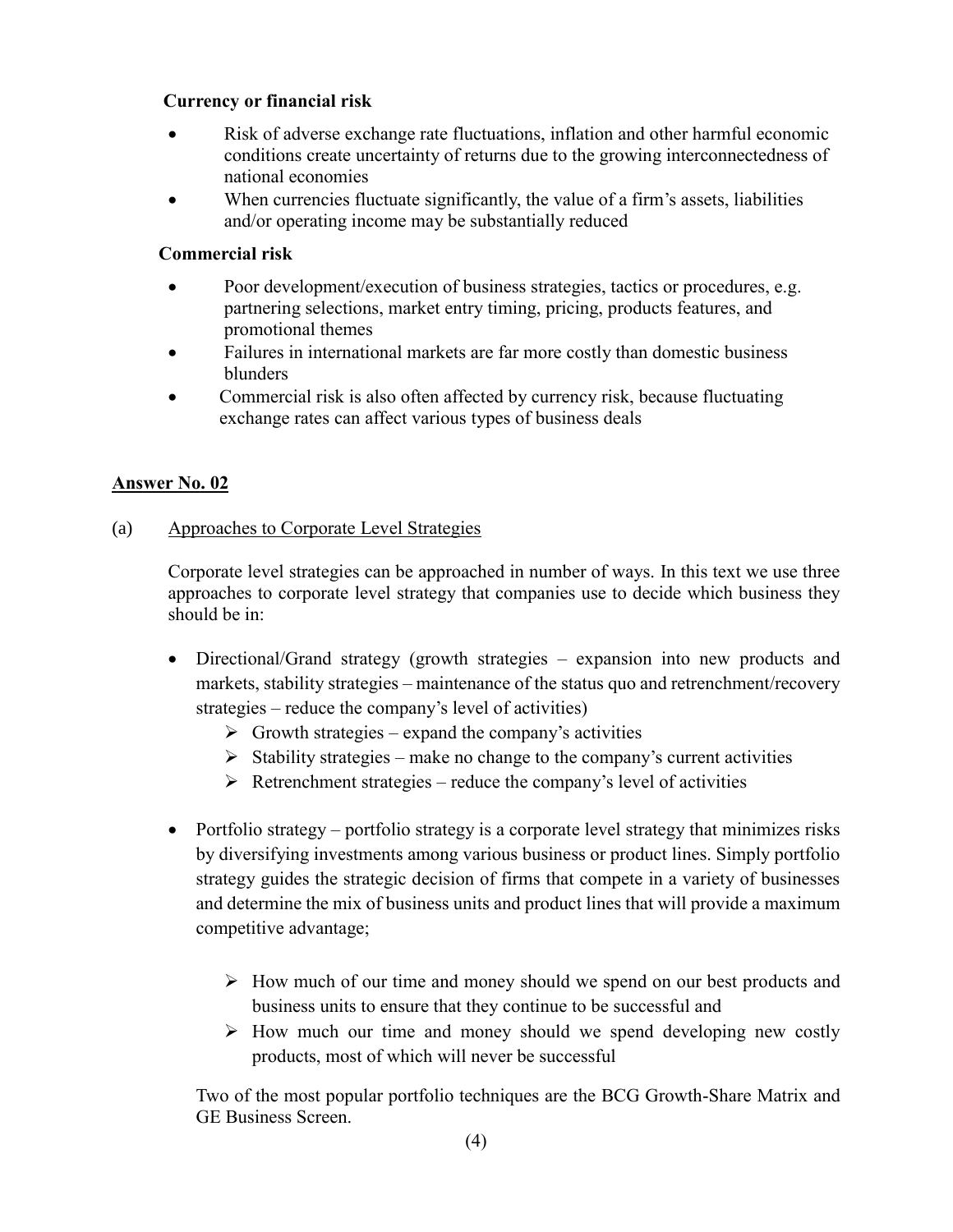- Parental strategy is a strategy that determines the manner in which management coordinates activities and transfers resources and cultivates capabilities among product lines and business units.
	- $\triangleright$  Examine each business unit (or target firm in the case of acquisition) in terms of its strategic factors
	- $\triangleright$  Examine each business unit (or target firm) in terms of areas in which performance can be improved
	- $\triangleright$  Analyze how well the parent corporation fits with the business unit (or target
- (b) A company may pursue retrenchment strategies when it has a weak competitive position in some or its entire product lines resulting in poor performance – sales are down and profits are becoming losses. These strategies impose a great deal of pressure to improve performance. In an attempt to eliminate the weaknesses that are dragging the company down, management may follow one of several retrenchment strategies, ranging from turnaround or becoming a captive company to selling out, or liquidation.

**Turnaround strategy** – emphasizes the improvement of operational efficiency and is probably most appropriate when a corporation's problems are pervasive but not yet critical. Research shows that poorly performing firms in mature industries have been able to improve their performances by cutting costs and expenses and by selling off assets. Two basic phases of a turnaround strategy are contraction and consolidation.

Contraction – is the initial effort to quickly "stop the bleeding" with a general across the board cutback in size and costs. For example, when Howard Stringer was selected to be CEO of Sony Corporation in 2005, he immediately implemented the first stage of a turnaround plan by eliminating 10,000 jobs, closing 11 of 65 plants, and divesting many unprofitable electronic businesses.

Consolidation – implements a program to stabilize the now-leaner corporations. To streamline the company, plans are developed to reduce unnecessary overhead and to make functional activities cost justified. This is a crucial time for the organization. If the consolidation phase is not conducted in a positive manner, many of the best people leave the organisation.

**Captive Company Strategy** – involves giving up independence in exchange for security. A company with weak competitive position may not be able to engage in a full-blown turnaround strategy. The industry may not be sufficiently attractive to justify such an effort from either current management or investors. Nevertheless a company in this situation faces poor sales and increasing losses unless it takes some action. Management desperately searches for an "angel" by offering to be a captive company to one of its larger customers in order to guarantee the company's continued existence with a long-term contract. In this way, the company may be able to reduce the scope of some of its functional activities, such as marketing, thus significantly reducing costs.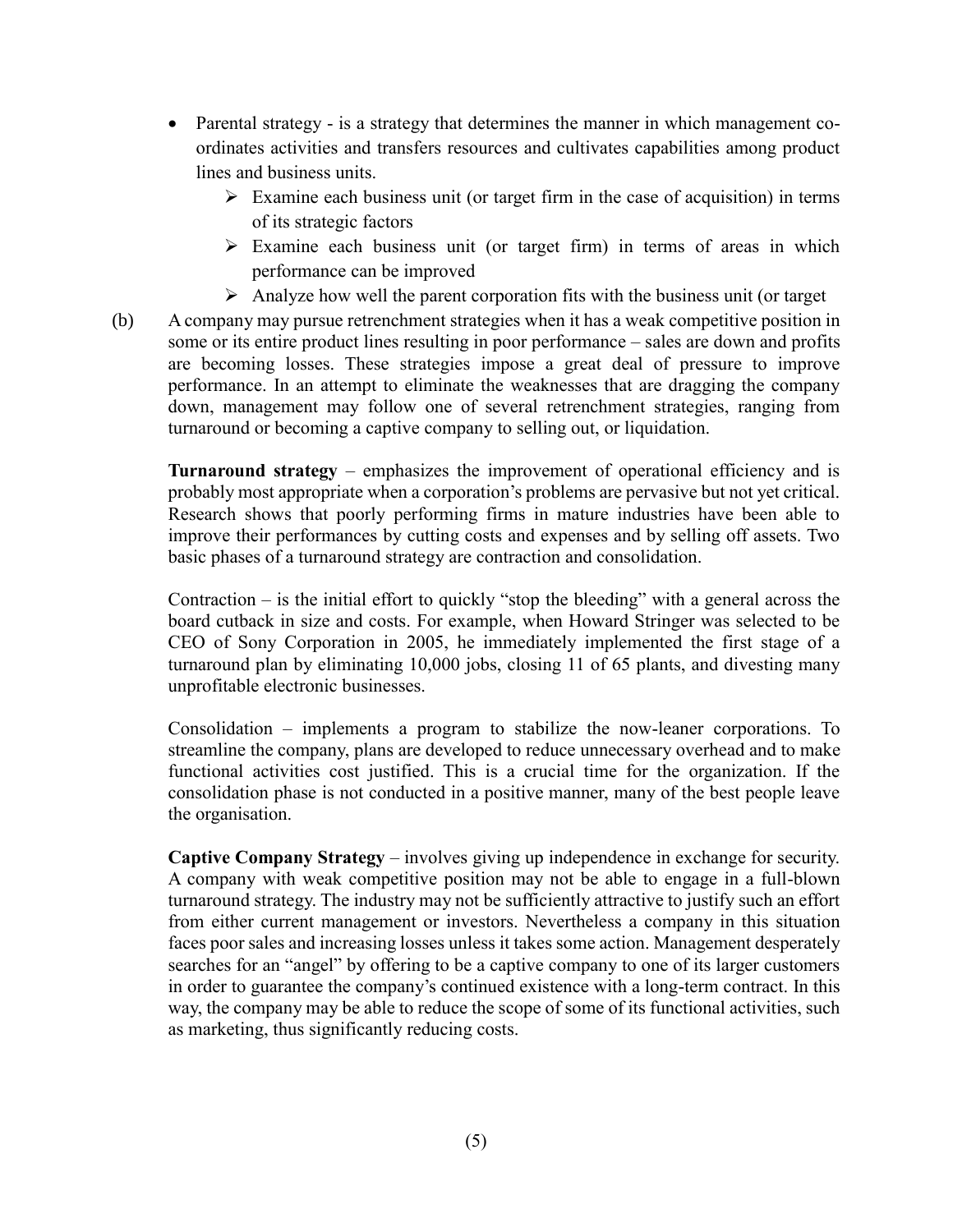**Sell-out/Divestment Strategy** – a company with a weak competitive position in an industry is unable either to pull itself up by its bootstraps or to find a customer to which it can become a captive company, it may have no choice but to sell out. The sell-out strategy makes sense if management can still obtain a good price for its shareholders and the employees can keep their jobs by selling the entire company to another company. The hope is that another company will have the necessary resources and determination to return the company to profitability.

**Bankruptcy/Liquidation Strategy – company finds itself in the worst possible situation** with a poor competitive position in an industry with few prospects, management has only a few alternatives – all of them distasteful. Because no one is interested in buying a weak company in an unattractive industry, the firm must pursue a bankruptcy or liquidation strategy.

- **Bankruptcy** involves giving up management of the firm to the courts in return for some settlement of the company's obligations. Management hopes that once the court decides the claims on the company, the company will be stronger and better able to compete in a more attractive industry.
- **Liquidation** is the termination of the company. When the industry unattractive and the company too weak to be sold as a going concern, management may choose to convert as many saleable assets as possible to cash, which is then distributed to the shareholders after all obligations are paid. Liquidation is prudent strategy for a distressed company with a small number of choices, all of which are problematic.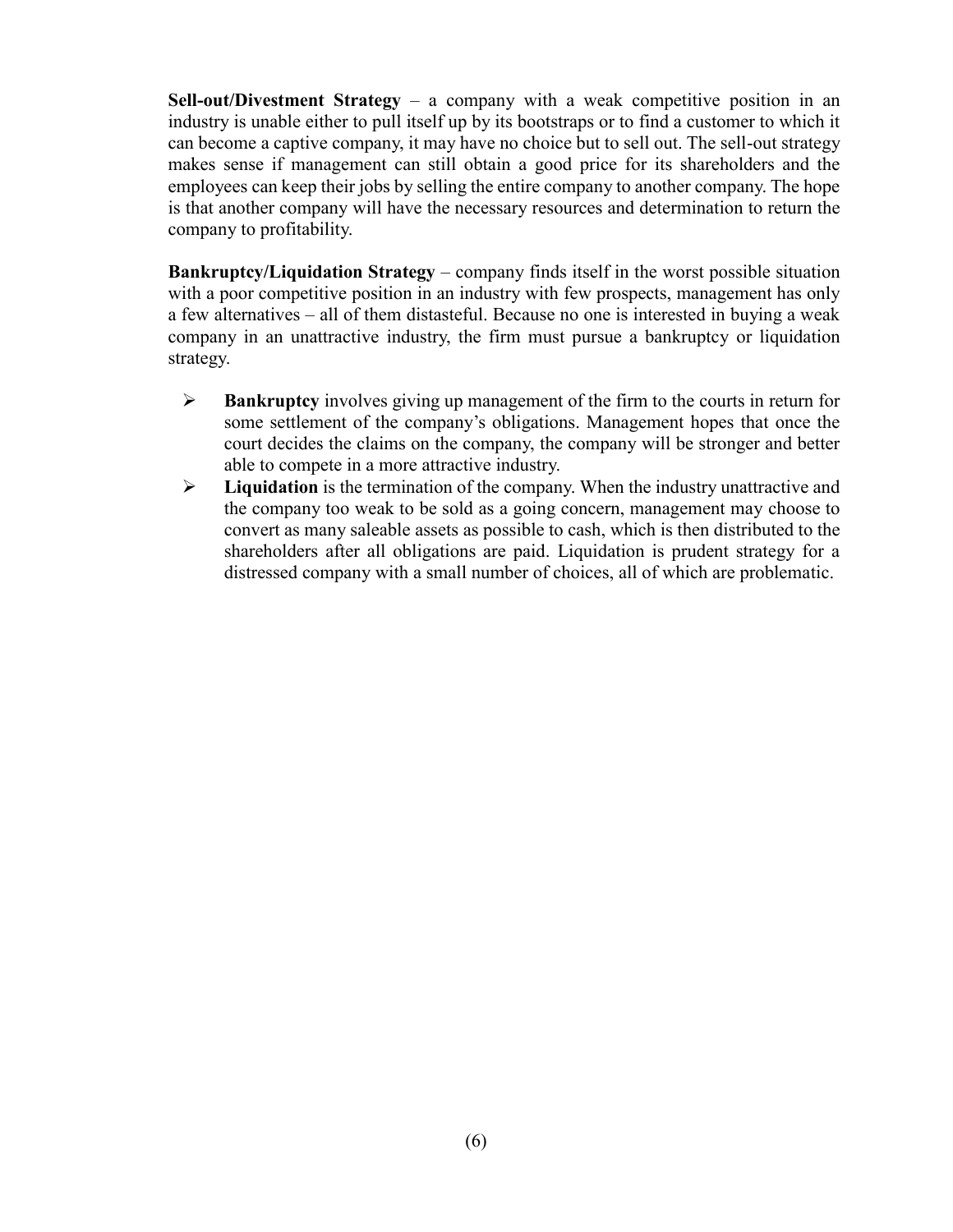(a) Integration is a corporate level strategy that focuses on gaining competitive advantage in a single market or industry. Integration can happen as vertical integration and horizontal integration. An integration strategy is considered a growth strategy in which an organisation concentrates on its primary line of business and looks for ways to meet its strategic growth goals expanding its core business.

**Vertical integration** – is considered a growth strategy because an organisation's activities and operations are expanded by controlling its inputs, outputs, or both. Studies of an organisations' vertical integration strategy have shown mixed results in terms of whether the strategy helped or hurt performance.

Studies confirm some of the advantages associated with vertical integration; these include reduced purchasing and selling costs, improved coordination among functions, capabilities, and protection of proprietary technology to name a few.

Vertical integration increases a firms' value added margins for a specific processing chain and thereby allows them to enjoy scale or integration economies, as well as great control over sources of raw material or distribution outlets. Vertical integration has two streams.

- **Backward Integration** the company seeks ownership or control of its supply systems, offers the potential for converting a cost centre into a profit producer. Simply, the company gains control of its inputs or resources by becoming its own supplier. This is especially attractive when suppliers have a high profit margin. Backward integration also has a potential to reduce dependency upon supplies and to permit the company to coordinate and routinize its operating cycle. Backward integration helps the quality of raw materials. This is important for companies adopting total quality management and JIT systems.
- **Forward Integration**  the company gains control of its outputs (products or services) by becoming its own distributor. Forward integration will be more effective when; the company's present distributors are expensive or unreliable, or incapable of meeting firm's distribution needs, when the availability of quality distributors is so limited as to offer a competitive advantage to those firms that integrate forward, when an organisation competes in an industry that is growing and expected to continue to grow markedly, when an organisation has both the capital and human resources needed to manage the new business, when the advantage of stable production are particularly high, when present distributors have high profit margins.

**Horizontal integration** – is expanding the organisations operations through combining with other organisations in the same industry doing the same things it is doing. It refers to a strategy of seeking ownership of or increased control over the firms' competitors. Mergers, acquisitions, and takeovers among competitors allow for increased economies of scale and enhanced transfer of resources and competencies. Horizontal integration lowers the cost structure (crates increasing economies of scale, reduces the duplication of resources between two companies), increases product differentiation (product bundling – broader range at single combined price, total solution – saving customers time and money, cross-selling, leveraging established customer relationships), replicate the business model, reduce industry rivalry (eliminate excess capacity in an industry, easier to implement tact price coordination among rivals), increases bargaining power (increase market power over suppliers and buyers, gain greater control)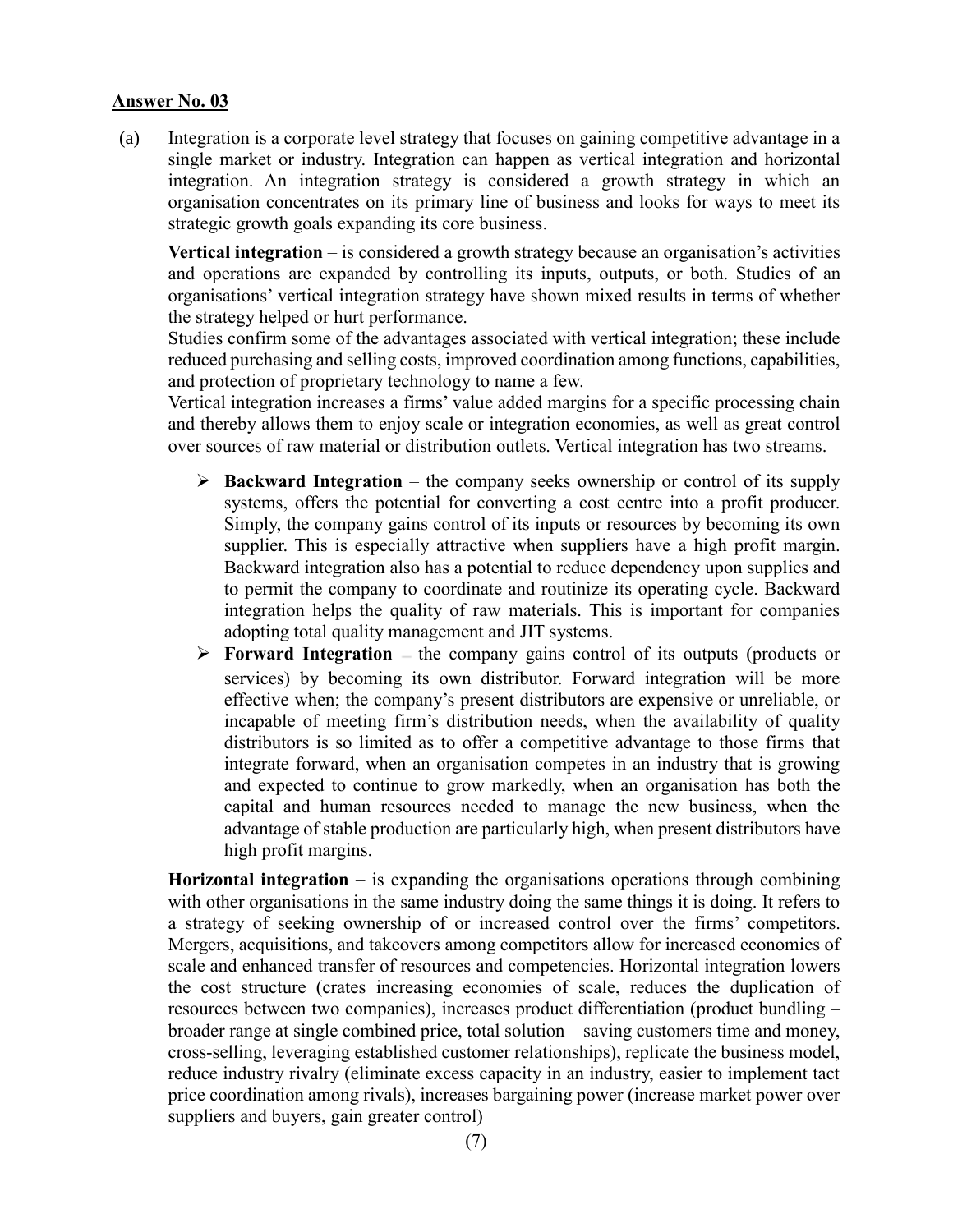(b) A diversified corporation or a multi-business company is often viewed as consisting corporate headquarters or centres with SBU. The manner in which the centre manages nurture the individual business is known as corporate parenting. The corporation is viewed in terms of resources and capabilities that can be used to build individual business as well as create synergies across these businesses.

In contrast, portfolio analysis typically attempts to answer questions such as; what businesses should the company own and why? What organisational structure, management processors, and philosophy will foster superior performance from the company business units? Unfortunately, portfolio analysis fails to deal with the question of what industries a corporation should enter or with how a corporation can attain synergies among its product lines and business units. As suggested by its name, portfolio analysis tends to primarily view matters financially, regarding business units and products lines as separate and independent investments.

Corporate parenting generates corporate strategy by focusing on the core competencies of the parent corporation and on the value created from the relationship between the parent and its businesses. In the form of corporate headquarters, the parent has a great deal of power in this relationship. According to Campbell, if there is a good fit between the parent's skills and resources and the needs and opportunities of the business units, the corporation is likely to create value. Accordingly if there is no good fit, the corporation is likely to destroy value.

The primary job of corporate headquarters is therefore to obtain synergy among the business units by providing the needed resources to units, transferring skills and capabilities among the units, and coordinating the activities of shared unit functions to attain economies of scope (as in centralised purchasing). This approach to corporate strategy is useful not only in deciding what new businesses to acquire but also in choosing how each existing business unit should be best managed.

This appears to have been the secret to the success of General Electric under CEO Jack Welch. According to an analyst in 2000, he and his managers really added value by imposing tough standards of profitability and by disseminating knowledge and best practice quickly around the GE Empire.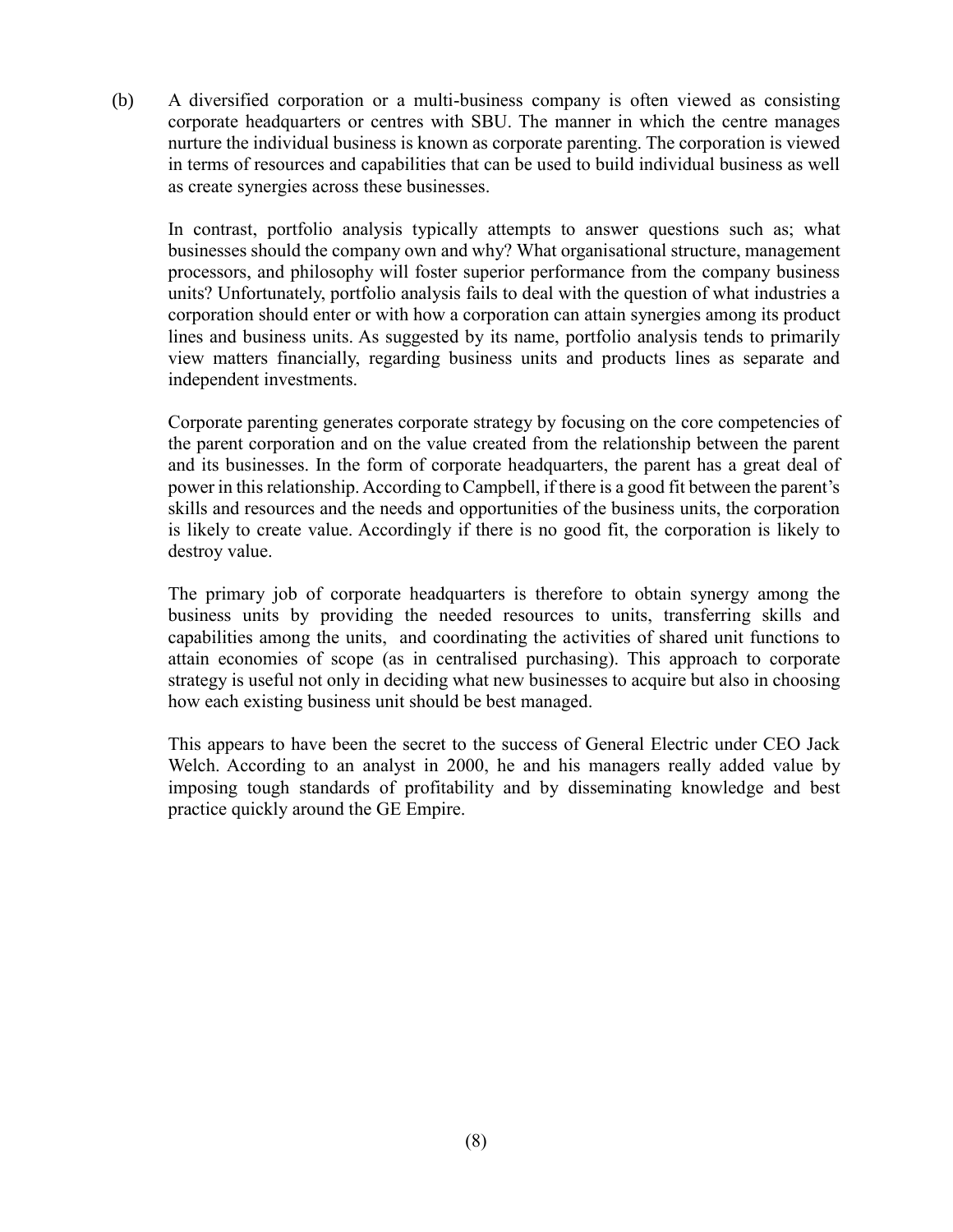(a) AI is the science of providing the computers with intelligence that is somewhat closer to human intelligence.

Usage is open ended. Candidate may mention AI disciplines to illustrate its use, or the benefits of AI, use of AI in knowledge management, etc.

#### (b) (i) **Searching**

Search the knowledge base for several answers in an efficient manner (such as the use of search trees).

This will be a suitable technique, as the NHDS staff anyway need searching for suitable answers from the knowledge base.

#### (ii) **Logic**

Several forms of logic are used in AI techniques, e.g., sequential/propositional logic, first order logic and fuzzy logic.

Only first order logic that can express facts about objects may be suitable, as the other two types output either true or false, which is unlikely to be an answer expected by a caller to NHDS.

#### (iii) **Probabilistic methods**

This technique is used when it is needed to operate with uncertain information, and hence use probability theory to solve problems.

As this method can use reasoning, planning, learning and perception, it is suitable for the learning process of the systems and the construction of the knowledge base

#### (iv) **Statistical methods**

This technique is used to classify items into groups, and it is a central part of many AI systems.

Classifiers can be used to perform pattern matching and determine the closest match, which can be used in providing answers to the queries

#### (v) **Institutional repositories**

Used to store intellectual outputs of an institute in digital form, that can be reports, thesis, articles, etc.

Many government agencies and other institutes regarding which the details have to be provided, will have many reports, articles, etc., and will be a good asset for the knowledge base

#### (vi) **Digital libraries**

These may contain contents that are either digitally created or physically existed and later converted to digital form.

Some legal documents, archives, and historical information may be preserved in this manner, e.g., national archives, and therefore will be useful in this project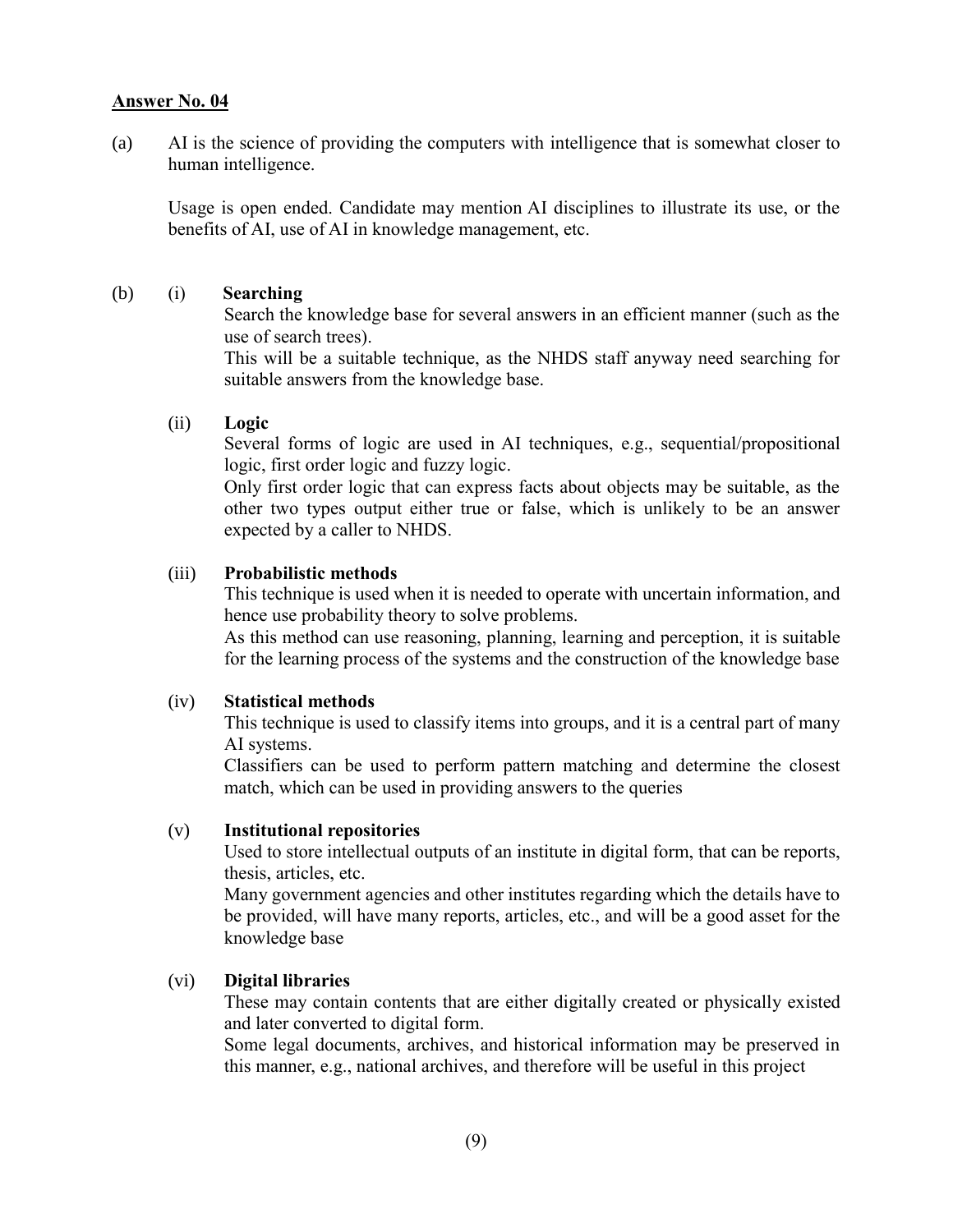- (a) The knowledge embedded in an expert which may require capturing the thoughts and experience of the expert.
- (b) It is possible to use forums, blogs, etc., to capture tacit knowledge of the experts, and may even use surveys and questionnaires, and then codify and store such captured tacit knowledge in the knowledge base. This is one reason why AI may be needed.

Alternatively, someone may argue that the knowledge used in the NHDS are more structured, provided through different organisations using the details they already have, and need to be provided with facts, and can be retrieved from web based and other systems without involvement of experts.

(c) Most of the features and facilities given in second paragraph of the case study refer to social networking tools such as forums, blogs, RSS feeds, search engines, .etc.

The system also needs to support ubiquitous computing due to mobile phone and SMS usage.

It is essential that AI tools, data mining tools, data repositories, etc., are incorporated.

Due to the need to integrate many systems, integration technologies such as web services (or may mention SOAP) or some common information exchange mechanism should be in place

#### **Diagram expected**

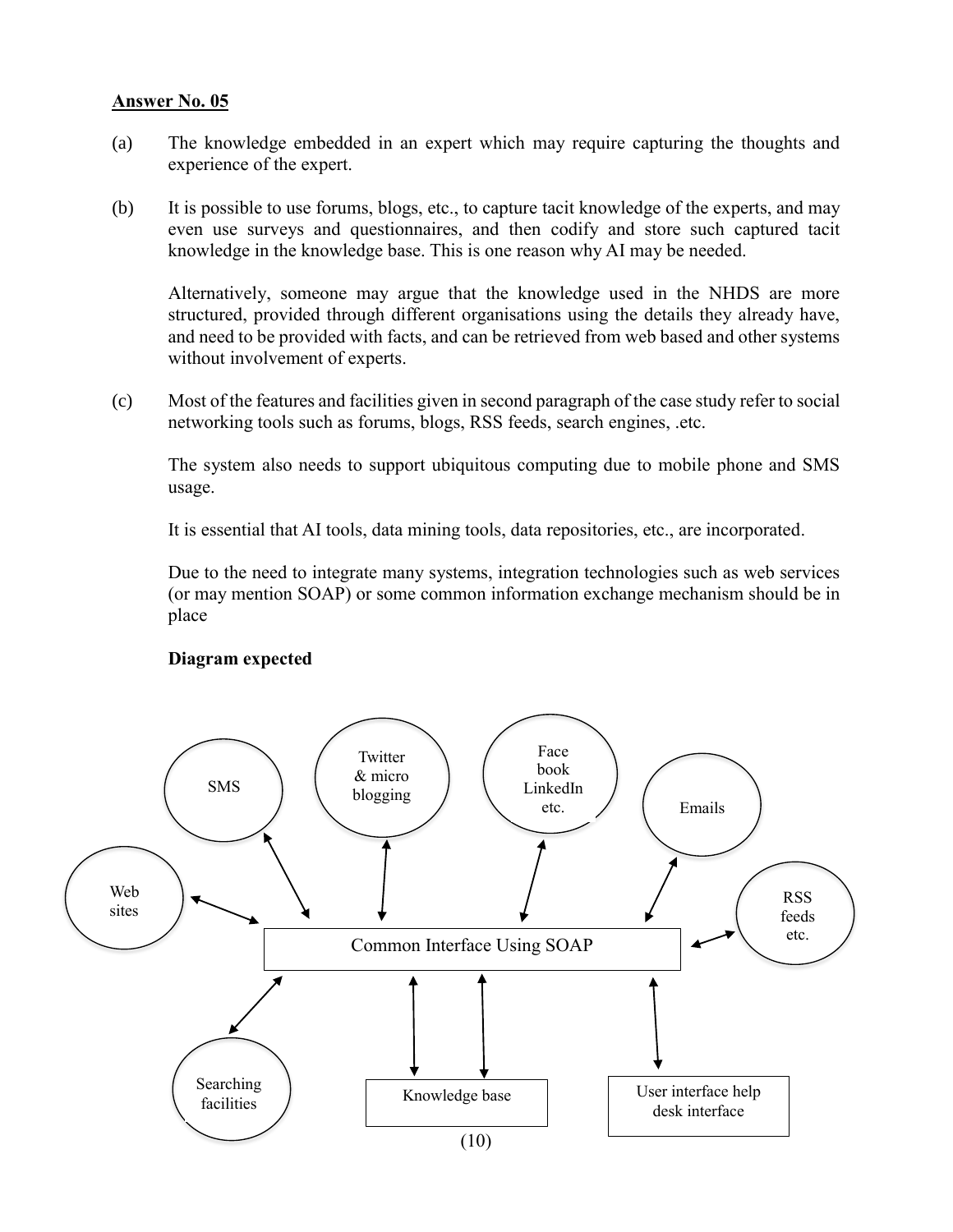### (a) Step  $(1)$

Developing and understanding the application domain. This step includes learning the relevant prior knowledge and the goals of the end user.

#### Step (2)

Creating a target data set. This step usually includes querying the existing data to select the desired subset of data.

#### Step  $(3)$

Data cleaning and pre-processing. This step controls of removing outliers, dealing with notice and missing values in the data.

#### Step (4)

Data reduction and projection This step consists of finding useful attribution by applying dimension reduction and transformation methods.

## Step (5)

Choosing the data mining task. The data miner matches the goals defined in step (1) with a particular Data Mining Method.

## Step (6)

Choosing the data mining algorithm.

The data miner selects methods to reach for patterns in the data and decides which models and parameters of the methods used may be appropriate.

## Step (7)

Data mining.

This step generates patterns in a particular representational form, such as classification rules, decision trees, association rules, trends etc.

## Step (8)

Interpreting mined patterns.

The analyst performs visualisation of the extracted patterns and models and the data bases on the extracted model.

## Step (9)

Consolidating discovered knowledge.

This steps counts of incorporating the discovered knowledge into the performance system, documenting and reporting it to the interested parties and checking and revolving potential conflicts with previously believed knowledge.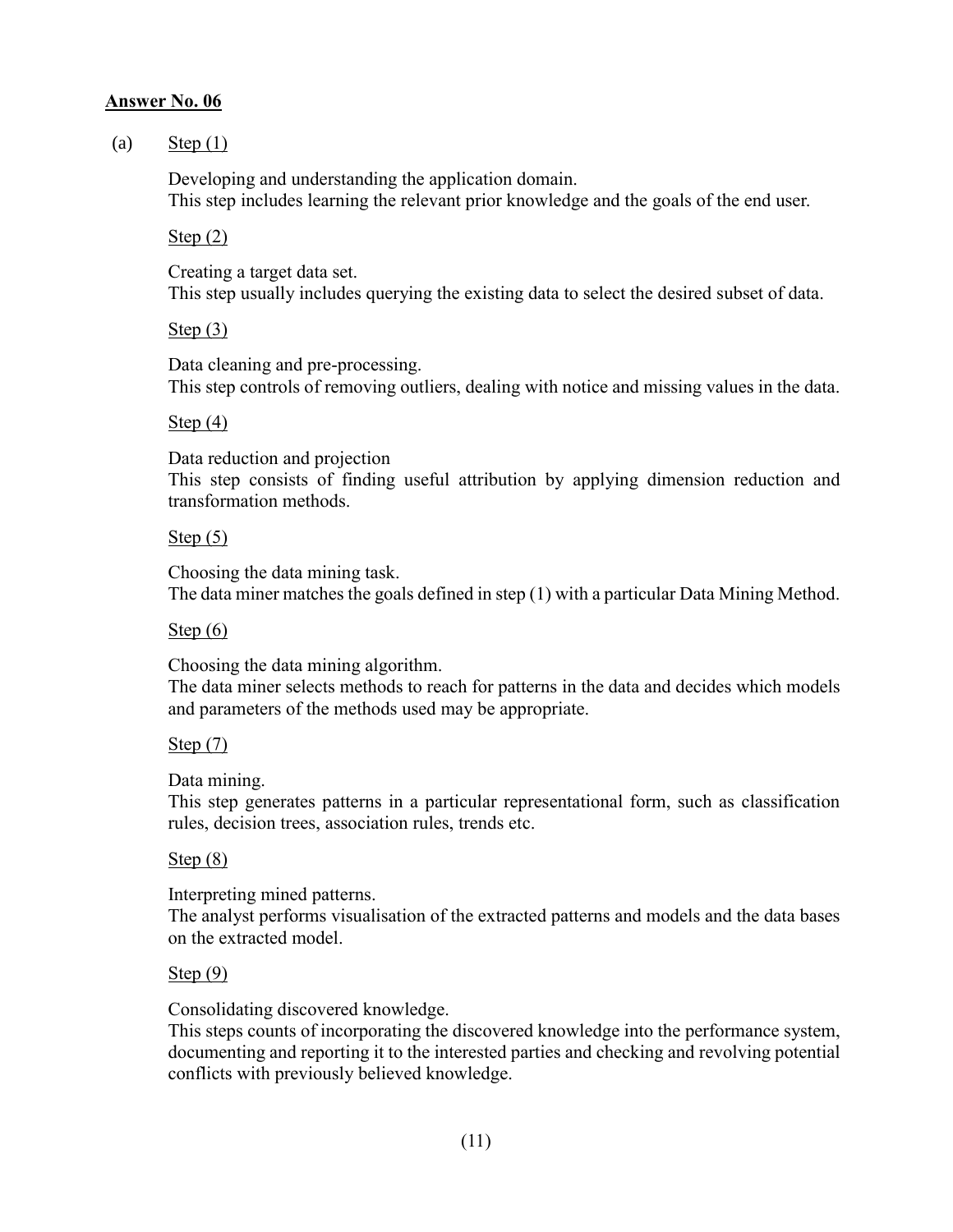## (b) Advantages of interviews

- Flexible tool
- Excellent for evaluating the validity of information
- Very effective in case of eliciting information regarding complex matters
- Often people enjoy being interviewed

## Disadvantages of interviews

- Very time consuming and costly
- Success of interviews is highly dependent on the knowledge developer's human relation skills
- Interviews may be impractical due to the location of the interviewee.